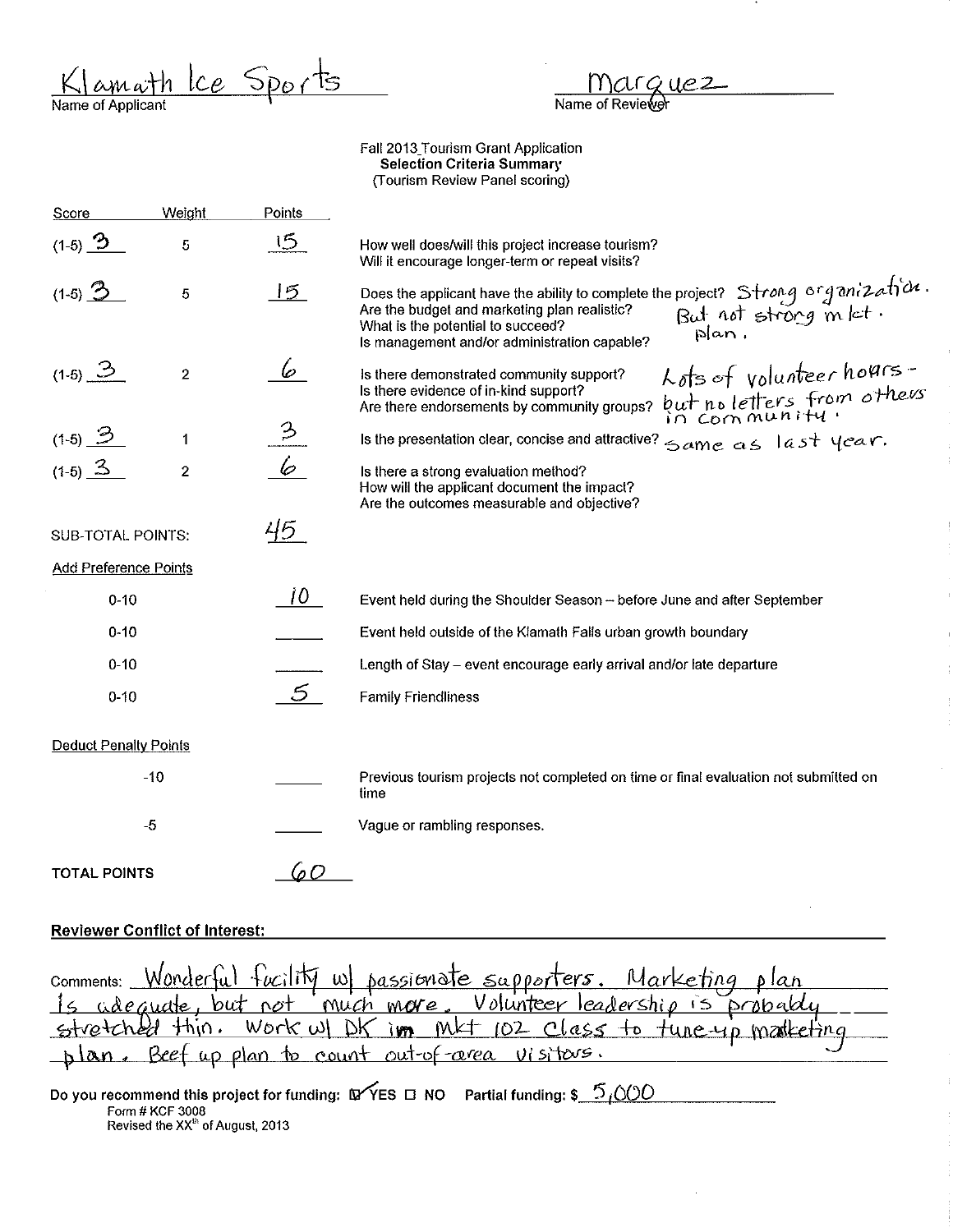Klumull Tree Sports

lisi Galloway Name of Reviewer

 $\ddot{\phantom{0}}$ 

Fall 2013\_Tourism Grant Application Selection Criteria Summary (Tourism Review Panel scoring)

| Score                                 | Weight                                                          | Points                   |                                                                                                                                                                                                   |
|---------------------------------------|-----------------------------------------------------------------|--------------------------|---------------------------------------------------------------------------------------------------------------------------------------------------------------------------------------------------|
| $(1-5)$ $\frac{3}{2}$                 | 5                                                               |                          | How well does/will this project increase tourism?<br>Will it encourage longer-term or repeat visits?                                                                                              |
| $(1-5)$ $\frac{3}{2}$                 | 5                                                               |                          | Does the applicant have the ability to complete the project?<br>Are the budget and marketing plan realistic?<br>What is the potential to succeed?<br>Is management and/or administration capable? |
| $(1-5)$ $2$                           | $\overline{2}$                                                  | 6                        | Is there demonstrated community support?<br>Is there evidence of in-kind support?<br>Are there endorsements by community groups?                                                                  |
| $(1-5)$ $\frac{3}{2}$                 | $\mathbf{1}$                                                    |                          | Is the presentation clear, concise and attractive?                                                                                                                                                |
| $(1-5)$ $2$                           | $\overline{a}$                                                  |                          | Is there a strong evaluation method?<br>How will the applicant document the impact?<br>Are the outcomes measurable and objective?                                                                 |
| <b>SUB-TOTAL POINTS:</b>              |                                                                 |                          |                                                                                                                                                                                                   |
| <b>Add Preference Points</b>          |                                                                 |                          |                                                                                                                                                                                                   |
| $0 - 10$                              |                                                                 | $ 0\rangle$              | Event held during the Shoulder Season - before June and after September                                                                                                                           |
| $0 - 10$                              |                                                                 | n                        | Event held outside of the Klamath Falls urban growth boundary                                                                                                                                     |
| $0 - 10$                              |                                                                 | $\mathcal{S}$            | Length of Stay - event encourage early arrival and/or late departure                                                                                                                              |
| $0 - 10$                              |                                                                 | $\overline{\mathcal{S}}$ | <b>Family Friendliness</b>                                                                                                                                                                        |
| <b>Deduct Penalty Points</b>          |                                                                 | 30                       |                                                                                                                                                                                                   |
|                                       | $-10$                                                           |                          | Previous tourism projects not completed on time or final evaluation not submitted on<br>time                                                                                                      |
|                                       | $-5$                                                            |                          | Vague or rambling responses.                                                                                                                                                                      |
| <b>TOTAL POINTS</b>                   |                                                                 |                          |                                                                                                                                                                                                   |
| <b>Reviewer Conflict of Interest:</b> |                                                                 |                          |                                                                                                                                                                                                   |
|                                       |                                                                 |                          |                                                                                                                                                                                                   |
|                                       |                                                                 |                          |                                                                                                                                                                                                   |
|                                       |                                                                 |                          |                                                                                                                                                                                                   |
|                                       | Form # KCF 3008<br>Revised the XX <sup>Ih</sup> of August, 2013 |                          | Do you recommend this project for funding: $\overline{p}$ , YES $\Box$ NO Partial funding: \$                                                                                                     |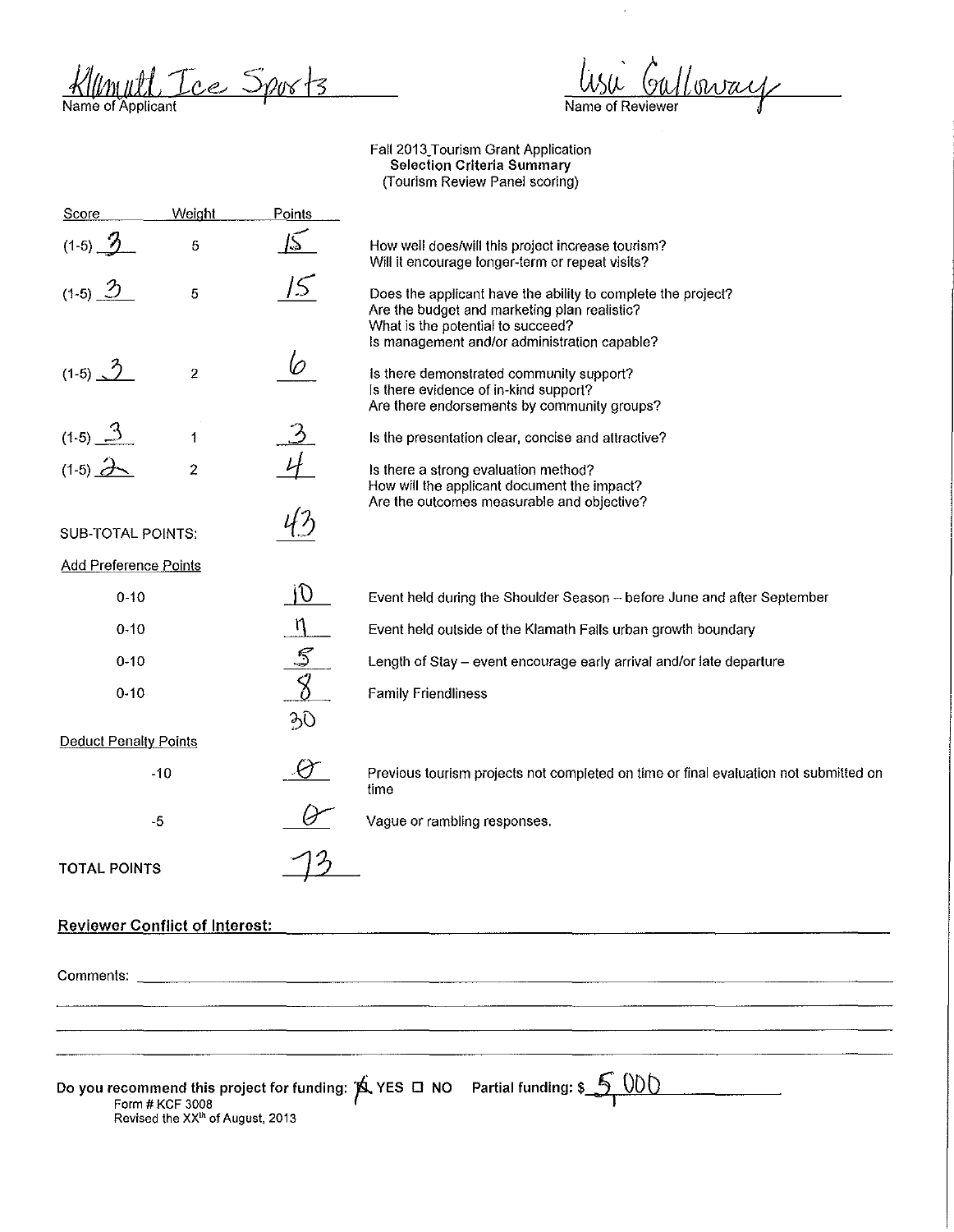Name of Applicant Klamally Tee. Sports Inc.

Name of Reviewer B Sallesoin

Fall 20134 Tourism Grant Application **Selection Criteria Summary** (Tourism Review Panel scoring)

Weight Score Points (1-5)  $\frac{3}{2}$ 16  $\overline{6}$ How well does/will this project increase tourism? Will it encourage longer-term or repeat visits?  $(1-5)$   $\frac{1}{1}$ Does the applicant have the ability to complete the project? 5 Is Are the budget and marketing plan realistic? What is the potential to succeed? Is management and/or administration capable?  $(1-5)$   $-1$  $\overline{2}$ Is there demonstrated community support? Is there evidence of in-kind support? Are there endorsements by community groups?  $(1-5)$   $-a$ 1 Is the presentation clear, concise and attractive? Points-will-be-deducted-for-vague or rambling-responses- $\mathcal{L}$  $\boldsymbol{2}$ Is there a strong evaluation method?  $(1-5)$ How will the applicant document the impact? Are the outcomes measurable and objective? <u>47.</u> **SUB-TOTAL POINTS:** Add Preference Points  $\overline{\mathcal{W}}$ | 0-10 Event held during the Shoulder Season - before June and after September  $-$  0  $^{\circ}$  $|0.10$ Event held outside of the Klamath Falls urban growth boundary. - Outlying Areas ے۔ Length of Stay - event encourage early arrival and/or late departure  $0.10$  $\chi$  $0 - 10$ **Family Friendliness** Deduct Penalty - Points  $\sigma$  $-10$ Previous tourism projects not completed on time or final evaluation not submitted on time  $\mathcal{O}$ 5 Vague or rambling responses. 70 - *1* **TOTAL POINTS Reviewer Conflict of Interest:** Budget vague-vor autoris. Comments: Do you recommend this project for funding:  $\mathbb{E} \check{\mathsf{Y}}$ ES  $\Box$  NO Partial funding: \$  $\Box$   $\Diamond$   $OOO$ ,  $\Diamond$   $\Diamond$ Form # KCF 3008 Revised the 28XX<sup>th</sup> of SeptemberAugust, 20134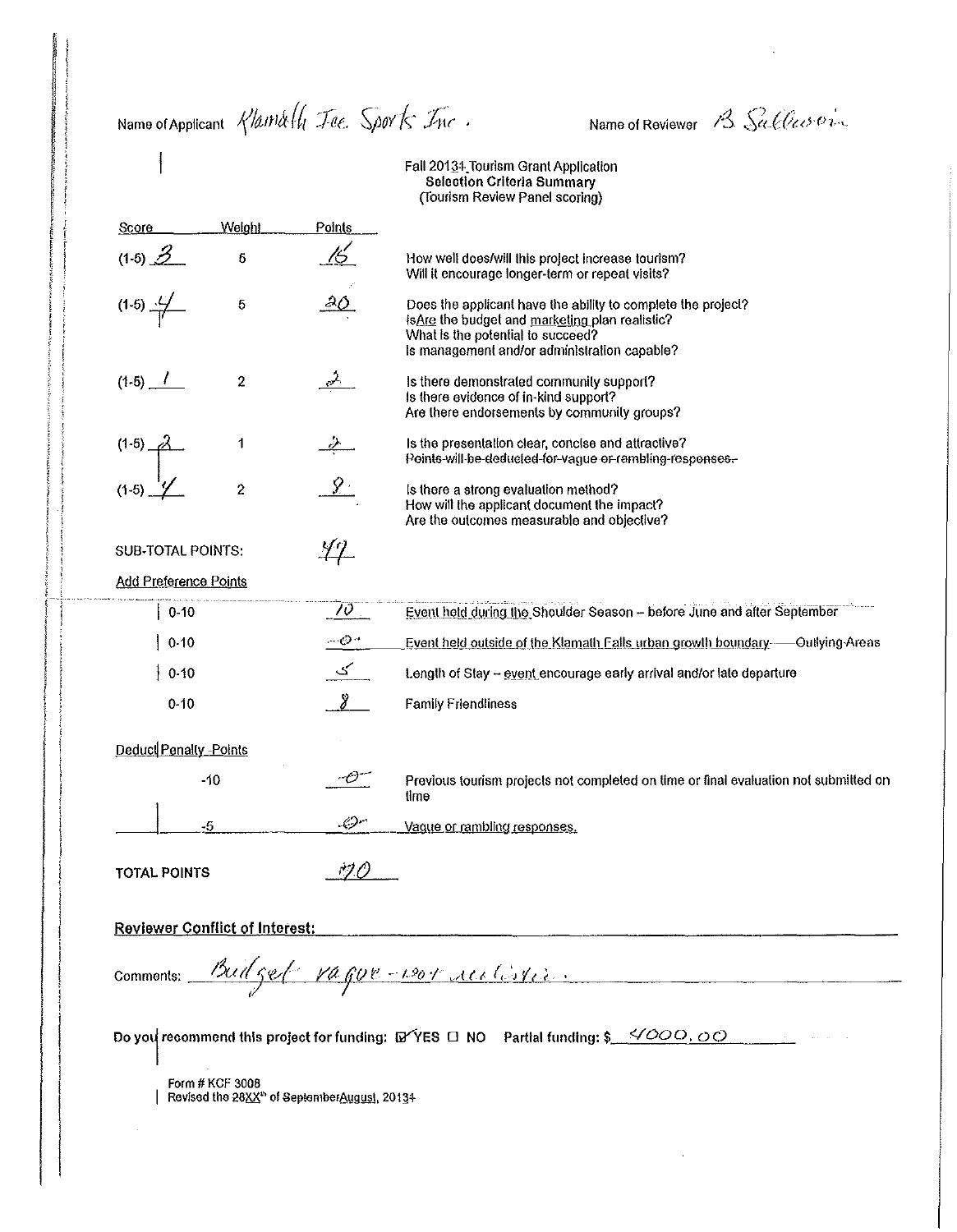$K_{\alpha \text{ matrix}}$   $h_{\alpha \text{ matrix}}$  Sports

Matt Dodson

Name of Reviewer

Faii2013\_Tourism Grant Application Selection Criteria Summary (Tourism Review Panel scoring)

| Score                         | Weight                  | Points                   |                                                                                                                                                                                                   |
|-------------------------------|-------------------------|--------------------------|---------------------------------------------------------------------------------------------------------------------------------------------------------------------------------------------------|
| $(1-5)$ $\overline{\text{2}}$ | 5                       | 2s                       | How well does/will this project increase tourism?<br>Will it encourage longer-term or repeat visits?                                                                                              |
| $(1-5)$ $\Im$                 | 5                       |                          | Does the applicant have the ability to complete the project?<br>Are the budget and marketing plan realistic?<br>What is the potential to succeed?<br>Is management and/or administration capable? |
| $(1-5)$ $-$                   | $\overline{\mathbf{c}}$ | Š                        | Is there demonstrated community support?<br>Is there evidence of in-kind support?<br>Are there endorsements by community groups?                                                                  |
| $(1-5)$                       | $\mathbf 1$             | $\zeta$                  | Is the presentation clear, concise and attractive?                                                                                                                                                |
| $(1-5)$ $2$                   | $\overline{c}$          | $\mathcal{U}_\mathbf{t}$ | is there a strong evaluation method?<br>How will the applicant document the impact?<br>Are the outcomes measurable and objective?                                                                 |
| SUB-TOTAL POINTS:             |                         | 5<                       |                                                                                                                                                                                                   |
| <b>Add Preference Points</b>  |                         |                          |                                                                                                                                                                                                   |
| $0 - 10$                      |                         | $\{ \theta$              | Event held during the Shoulder Season - before June and after September                                                                                                                           |
| $0 - 10$                      |                         | $\overline{\mathcal{O}}$ | Event held outside of the Klamath Falls urban growth boundary                                                                                                                                     |
| $0 - 10$                      |                         | $rac{3}{3}$              | Length of Stay -- event encourage early arrival and/or late departure                                                                                                                             |
| $0 - 10$                      |                         |                          | <b>Family Friendliness</b>                                                                                                                                                                        |
| <b>Deduct Penalty Points</b>  |                         |                          |                                                                                                                                                                                                   |
|                               | $-10$                   |                          | Previous tourism projects not completed on time or final evaluation not submitted on<br>time                                                                                                      |
|                               | -5                      |                          | Vague or rambling responses.                                                                                                                                                                      |
| <b>TOTAL POINTS</b>           |                         |                          |                                                                                                                                                                                                   |

# Reviewer Conflict of Interest:

|  |                        |  |  | comments: Hard to quantity When we will see direct payback to |  |
|--|------------------------|--|--|---------------------------------------------------------------|--|
|  |                        |  |  | marketing, Prefer To see advertising for specific events, or  |  |
|  | to promote tournaments |  |  |                                                               |  |
|  |                        |  |  |                                                               |  |

Do you recommend this project for funding: , ⊿ YES<br>Form # KCF 3008  $\Box$  NO Partial funding: \$ $\frac{U}{\Box}$  of  $\theta$ **Revised the XX<sup>1</sup> h of August, 2013**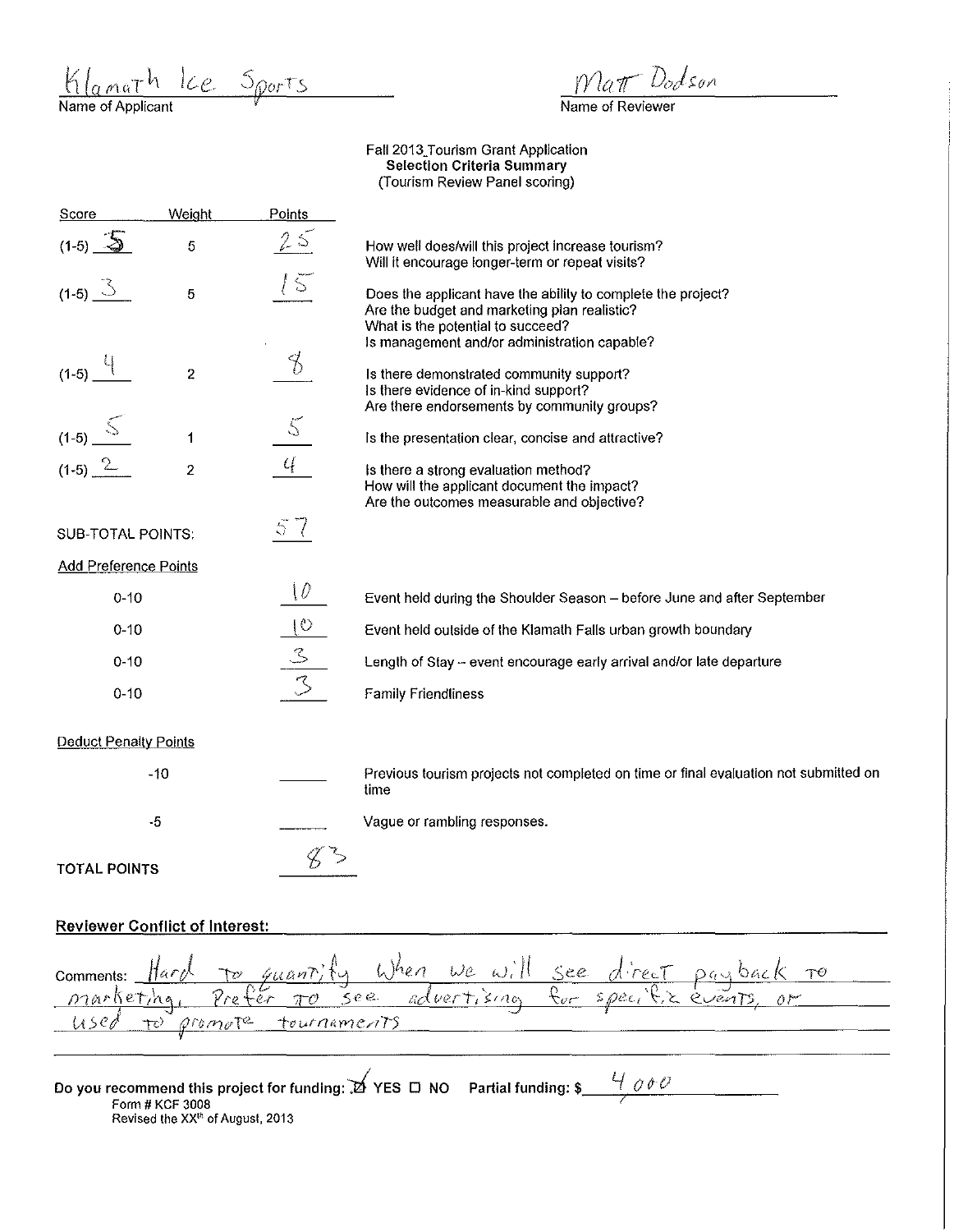AMATH LCE SPORTS, INC. Name of Applicant '

 $L$   $RMS$ 

Name of Reviewer

Fall 2013 Tourism Grant Application Selection Criteria Summary (Tourism Review Panel scoring)

| Score                        | Weight         | Points    |                                                                                                                                                                                                   |
|------------------------------|----------------|-----------|---------------------------------------------------------------------------------------------------------------------------------------------------------------------------------------------------|
| $(1-5)$ $\frac{7}{2}$        | 5              | 5         | How well does/will this project increase tourism?<br>Will it encourage longer-term or repeat visits?                                                                                              |
| $(1-5)$ $\frac{3}{2}$        | 5              | 15        | Does the applicant have the ability to complete the project?<br>Are the budget and marketing plan realistic?<br>What is the potential to succeed?<br>Is management and/or administration capable? |
| $(1-5)$ $-1$                 | $\overline{2}$ |           | Is there demonstrated community support?<br>Is there evidence of in-kind support?<br>Are there endorsements by community groups?                                                                  |
| $(1-5)$                      | 1              |           | Is the presentation clear, concise and attractive?                                                                                                                                                |
| $(1-5)$ $\frac{3}{2}$        | $\overline{2}$ | - صا      | is there a strong evaluation method?<br>How will the applicant document the impact?<br>Are the outcomes measurable and objective?                                                                 |
| <b>SUB-TOTAL POINTS:</b>     |                |           |                                                                                                                                                                                                   |
| <b>Add Preference Points</b> |                |           |                                                                                                                                                                                                   |
| $0 - 10$                     |                | $\bigcap$ | Event held during the Shoulder Season - before June and after September                                                                                                                           |
| $0 - 10$                     |                | ١Ò        | Event held outside of the Klamath Falls urban growth boundary                                                                                                                                     |
| $0 - 10$                     |                |           | Length of Stay - event encourage early arrival and/or late departure                                                                                                                              |
| $0 - 10$                     |                | ÍĈ.       | <b>Family Friendliness</b>                                                                                                                                                                        |
| <b>Deduct Penalty Points</b> |                |           |                                                                                                                                                                                                   |
|                              | $-10$          |           | Previous tourism projects not completed on time or final evaluation not submitted on<br>time                                                                                                      |
| -5                           |                |           | Vague or rambling responses.                                                                                                                                                                      |
| <b>TOTAL POINTS</b>          |                |           |                                                                                                                                                                                                   |

# Reviewer Conflict of Interest:

Comments: IN THE MARKETING PLAN I JUST DON'T SEE JUSTIFICATION FOR THE REQUESTED AMOUNT, I WOULD RECOMMEND ONC-HALF OF REQUEST, I WOULD LIKE TO SEE PLANS FOR 30 SECOND COMMERCIAL MARKETED  $v$ -HTM AISCOVER KLAMATH, WIHY IS THE ARGHA

| Do you recommend this project for funding: $\phi$ YES $\Box$ NO. Partial funding: \$ $\frac{10}{2}$ OCC ASKERS FOR |  |         |                      |
|--------------------------------------------------------------------------------------------------------------------|--|---------|----------------------|
| Form # KCF 3008<br>Revised the XX <sup>th</sup> of August, 2013                                                    |  |         | \$ 5,000 RECOMMENDED |
|                                                                                                                    |  | 9 3.000 |                      |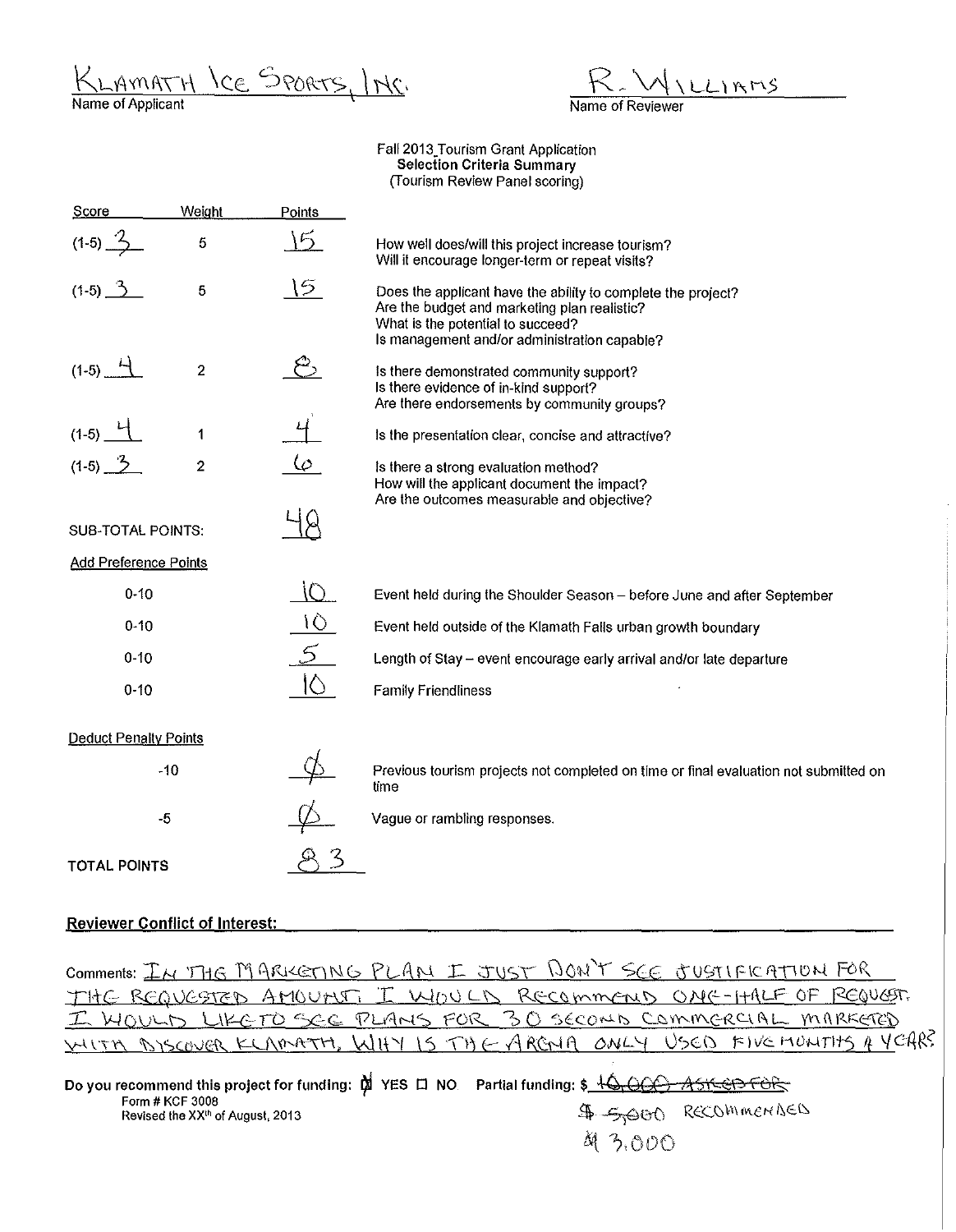Name of Applicant SPOPLYS

D Name of Reviewer

Faii2013\_Tourism Grant Application Selection Criteria Summary (Tourism Review Panel scoring)

| Score                                 | Weight         | Points    |                                                                                                                                                                                                   |
|---------------------------------------|----------------|-----------|---------------------------------------------------------------------------------------------------------------------------------------------------------------------------------------------------|
| $(1-5)$                               | 5              | $20 \,$   | How well does/will this project increase tourism?<br>Will it encourage longer-term or repeat visits?                                                                                              |
|                                       | 5              |           | Does the applicant have the ability to complete the project?<br>Are the budget and marketing plan realistic?<br>What is the potential to succeed?<br>Is management and/or administration capable? |
| $(1-5)$                               | $\overline{2}$ | B.        | Is there demonstrated community support?<br>Is there evidence of in-kind support?<br>Are there endorsements by community groups?                                                                  |
| $(1-5)$                               | 1              |           | Is the presentation clear, concise and attractive?                                                                                                                                                |
| $(1-5)$                               | $\overline{c}$ |           | Is there a strong evaluation method?<br>How will the applicant document the impact?<br>Are the outcomes measurable and objective?                                                                 |
| <b>SUB-TOTAL POINTS:</b>              |                |           |                                                                                                                                                                                                   |
| <b>Add Preference Points</b>          |                |           |                                                                                                                                                                                                   |
| $0 - 10$                              |                |           | Event held during the Shoulder Season - before June and after September                                                                                                                           |
| $0 - 10$                              |                |           | Event held outside of the Klamath Falls urban growth boundary                                                                                                                                     |
| $0 - 10$                              |                |           | Length of Stay - event encourage early arrival and/or late departure                                                                                                                              |
| $0 - 10$                              |                | <u>IQ</u> | <b>Family Friendliness</b>                                                                                                                                                                        |
| <b>Deduct Penalty Points</b>          |                |           |                                                                                                                                                                                                   |
|                                       | $-10$          |           | Previous tourism projects not completed on time or final evaluation not submitted on<br>time                                                                                                      |
|                                       | $-5$           |           | Vague or rambling responses.                                                                                                                                                                      |
| <b>TOTAL POINTS</b>                   |                |           |                                                                                                                                                                                                   |
| <b>Reviewer Conflict of Interest:</b> |                |           |                                                                                                                                                                                                   |
|                                       |                |           |                                                                                                                                                                                                   |
|                                       |                |           |                                                                                                                                                                                                   |
|                                       |                |           |                                                                                                                                                                                                   |
|                                       |                |           | Do you recommend this project for funding: EYES II NO Partial funding: \$ 3000.00<br>Form # KCF 3008<br>Revised the XX <sup>th</sup> of August, 2013<br>MOV 14 THEATERS                           |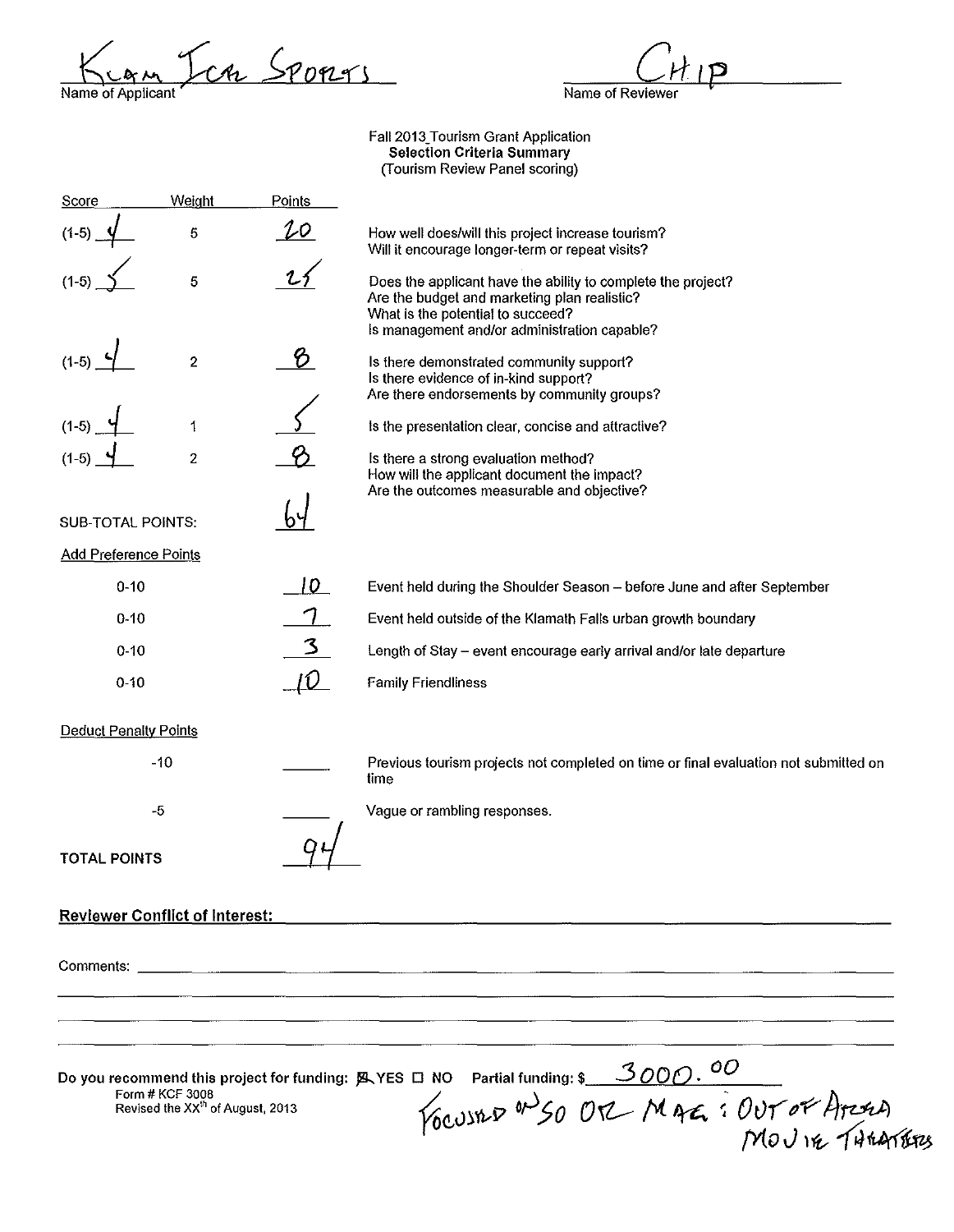Klam Trez  $\overline{\mathcal{S}}$ NOP .<br>Ch

Name of Applicant

 $\sim 10^{11}$  and  $\sim 10^{11}$ 

÷.

 $\mathcal{S}_{\mathcal{D}}$ ker

Ā

Name of Reviewer وأنكار ولاد

 $\mathcal{A}$ 

#### Fall 2013\_Tourism Grant Application **Selection Criteria Summary**  (Tourism Review Panel scoring)

| Score Weight          |                              | Points |                        |                                                                                                 |                                                                                                     |
|-----------------------|------------------------------|--------|------------------------|-------------------------------------------------------------------------------------------------|-----------------------------------------------------------------------------------------------------|
| $(1-5)$ 3             | 5                            |        |                        | $\frac{1}{2}$ How well does will une propose<br>Will it encourage longer-term or repeat visits? | How well does/will this project increase tourism?                                                   |
| $(1-5)$ $\frac{9}{2}$ | 5                            |        | $\sqrt{2}$<br>project? | Are the budget and marketing plan realistic?<br>What is the potential to succeed?               | Does the applicant have the ability to complete the<br>Is management and/or administration capable? |
| $(1-5)$ 3             | $\overline{2}$               |        |                        | Is there evidence of in-kind support?                                                           | Is there demonstrated community support?<br>Are there endorsements by community groups?             |
| $(1-5)$ $\leq$        | 1                            |        | and attractive?        |                                                                                                 | Is the presentation clear, concise                                                                  |
| $(1-5)$ $\checkmark$  | 2                            |        | method?<br>objective?  | How will the applicant document the impact?                                                     | Is there a strong evaluation<br>Are the outcomes measurable and                                     |
|                       | <b>SUB-TOTAL POINTS:</b>     | -51 -  |                        |                                                                                                 |                                                                                                     |
|                       | <b>Add Preference Points</b> |        |                        |                                                                                                 |                                                                                                     |
| $0 - 10$              |                              |        |                        | after September                                                                                 | Event held during the Shoulder Season - before June and                                             |
| $0 - 10$              |                              |        | boundary               |                                                                                                 | Event held outside of the Klamath Falls urban growth                                                |
| 0-10                  |                              |        | departure              |                                                                                                 | Length of Stay - event encourage early arrival and/or late                                          |
| $0 - 10$              |                              | 27     |                        | <b>Family Friendliness</b>                                                                      |                                                                                                     |
|                       | <b>Deduct Penalty Points</b> |        |                        |                                                                                                 |                                                                                                     |
| -10                   |                              |        |                        | final evaluation not submitted on time                                                          | Previous tourism projects not completed on time or                                                  |
|                       |                              |        | -5                     |                                                                                                 | Vague or rambling responses.                                                                        |
| TOTAL POINTS          |                              |        | 8                      |                                                                                                 |                                                                                                     |

**Reviewer Conflict of Interest:**